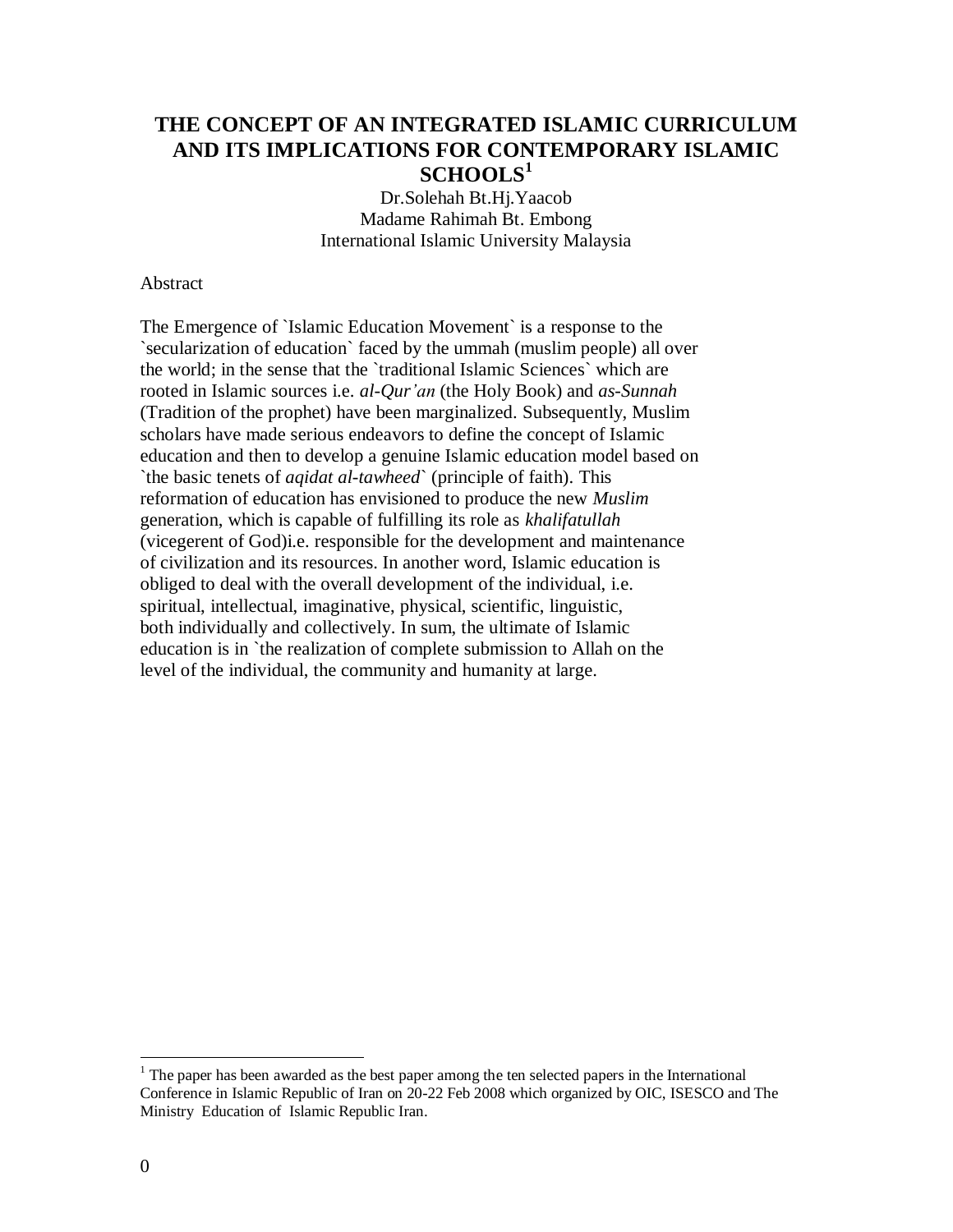### **Introduction**

The most crucial crisis faced by the contemporary Muslim world is rooted from the problem of educational dualism i.e. the existence of two systems of education, namely the national, modern secular system and the traditional, Islamic religious system. Several shortcomings in both kinds of education have been successfully highlighted. Initially Muslims were dissatisfied with the former because they had realized that Islamic religious sciences were taught ineffectively and insufficiently, in the sense that the compartmentalized instruction was unable to relate the relevance of the subject matters to contemporary life. Meanwhile, the essence of acquired sciences does not reflect the Islamic *weltanschauung.*

On the other hand, Muslims also were not pleased with the latter because of the limited content of its curriculum. Furthermore, its methodology of teaching does not allow for critical and creative thinking. Both systems of education have considerably failed to produce an integrated Islamic personality. The national education seems to be designed to produce professionals deficient in religious values while religious education has developed religious specialists who were unable to participate actively in society, and were not critically and creatively responsive to deal with current issues of the *Ummah.* Consequently, this dualistic problem creates a dilemma in the Muslim *Ummah* and needs an urgent solution to overcome it.<sup>1</sup> In another words, there should not be segregation between religious and non-religious education in Islamic education. Both of them should be unified and integrated. Hence, the integrated Islamic curriculum is proposed to be the best resolution in solving the issue of dualism in Muslim education

### **Statement of the Problem**

Initially, this study attempts to solve the problem of bifurcation or dualism faced by *Ummah* in this contemporary world resulted from the dualistic systems of education i.e. religious and secular divisions. It also contributes to promote Islamic solidarity among Muslim countries in the field of education. Although almost contemporary Islamic schools claim that their educational systems are integrated, there is a great diversity of curricula, objectives and content. Therefore, this work will examine their perceptions or translations of integrated curriculum that have caused the confusion to academicians and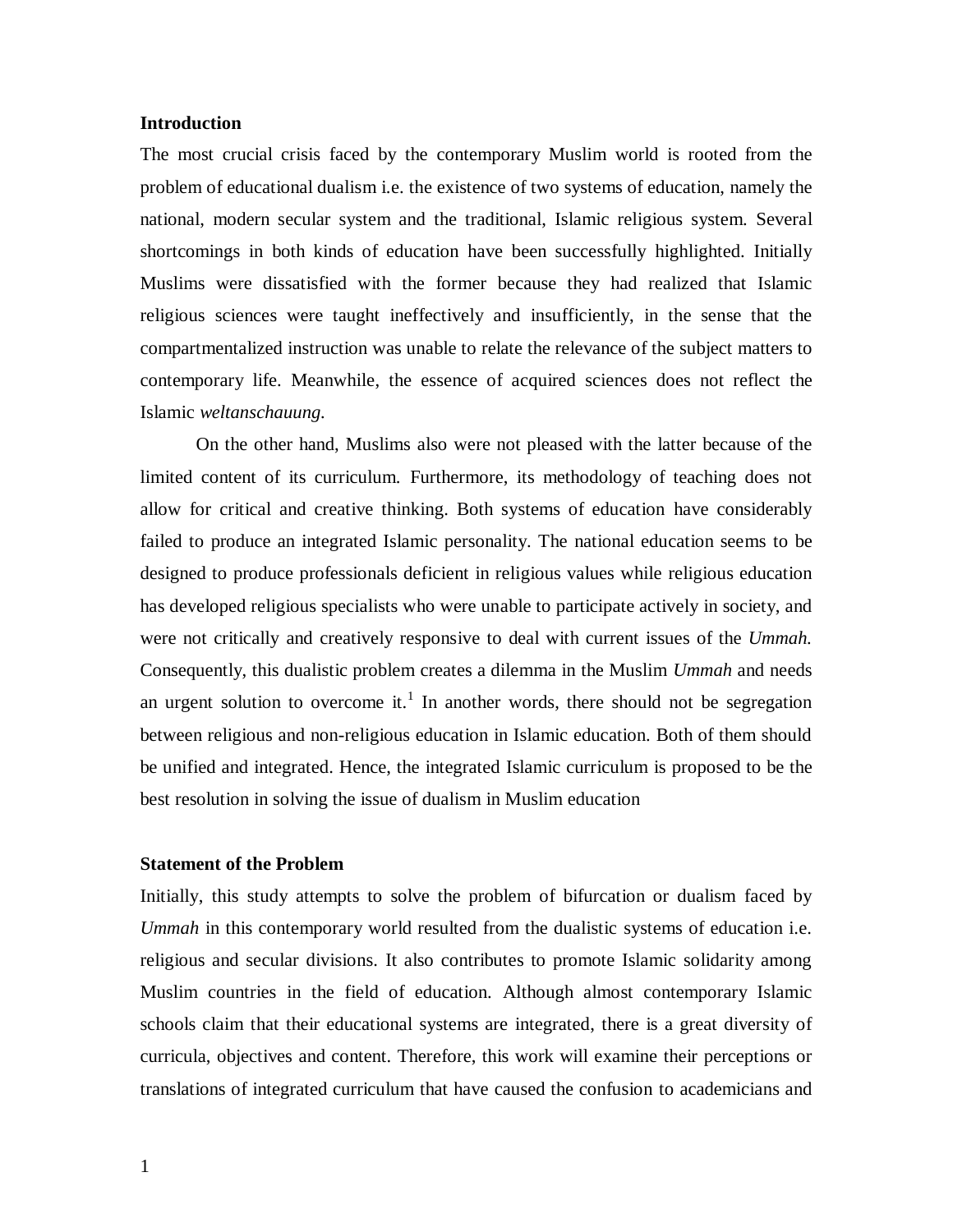society related or brought about by the concept of "integrated Islamic curriculum". It will then emphasize the need to crystallize this concept from an Islamic *weltanschauung* and concern all contributing factors and elements to achieve its ultimate aim. Lastly, it will discuss some implications of this concept in cotemporary Islamic schools all over world whether Muslim or Western countries.

In the light of its objective, this study attempts to address the following set of questions:

- 1. What are the causes and effects of the bifurcation or dualism in educational system on *Ummah*?
- 2. What is the nature of integrated Islamic curriculum as perceived by existing Contemporary Islamic Schools?
- 3. What is the significance of the concept of integrated Islamic curriculum for Islamic solidarity?
- 4. What are the implications of the concept of integrated Islamic curriculum in contemporary Islamic schools for Muslims

In order to elucidate the above questions, the philosophical and historical methodologies as well as analytical would be employed. Relevant texts, conceptions and ideas from the three main kinds of sources, primary, secondary and tertiary sources of literature will be reviewed and analyzed.

### **The Significance of the Study**

This humble study is significant because it seeks to find out a means to solving the ailments affecting the Muslim *Ummah.* Therefore, it focuses on the educational system and the challenges facing contemporary *Ummah* in general as well as Muslim Schools in particular. In particular, this research will help to revisit the concept of "integrated Islamic curriculum" from the Islamic *weltanschauung* with the hope it will be implemented in a proper way. This implementation of integrated curriculum is vital as a reflection of the philosophy of Islamic education. This effort could contribute to solving problem of "disintegrated personality" resulting from the dualistic system facing the *Ummah*.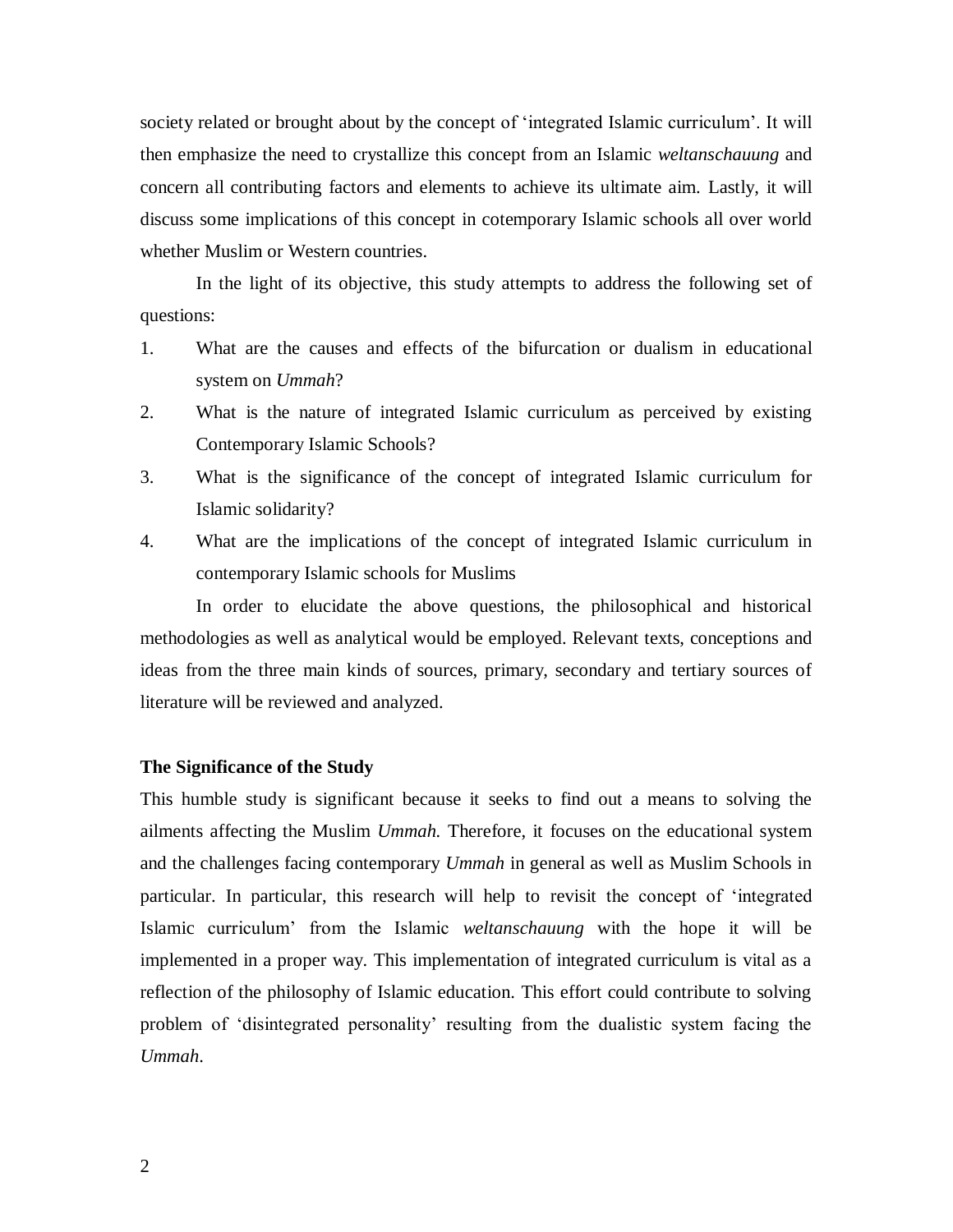All Muslim individuals should realize that education is the most crucial prerequisite to revive the excellence and Islamic identity of the *Ummah* in which their thoughts, actions and attitudes manifested in an Islamic way of life. Therefore, Muslim educators are obliged to ensure new generation to receive genuine Islamic education that cultivate an ideal integrated Islamic personality, and then enable them to represent and preserve Islamic identity. The significance of a truly Islamic educational system which its ultimate aim covers both acquisition of knowledge for the satisfaction of "intellectual curiosity" and material gain. It aims also to develop a rational and righteous individual who is able to carry the responsibilities of spiritual, intellectual and physical welfare of his self, family, society and mankind as a whole'.  $2^{\circ}$ 

The dilemma and confusion of the *Ummah* will never end without a clear understanding of the meaning of "integration" and "Islamization of knowledge". Muslims are still confused and doubtful about the kind of Islamization direction to take. Different scholars differ in their translation of its theory and suggest different approaches and methodologies to the Islamisation of knowledge and education

### **Definition of Terms**

In order to share a common understanding of the concepts and the terms, the following general meanings are used for the sake of simplicity. It is noted that these terms should be crystallized in the next further study.

*Curriculum:* It is not limited to the textbooks but it is a wide concept covers the whole body of knowledge, all activities and learning processes experienced by a student in school that have been planned formally and systematically by educational institutions according to the levels of students.

*Islamic Education:* It is education in the Islamic spirit which is universal and relevant to all mankind which has no segregation between "religious" and "secular" knowledge. It aims at developing the entire human aspects physically, intellectually and spiritually as well as educate a person to aware about his nature as a man and his roles as the servant of God and His vicegerent on this earth.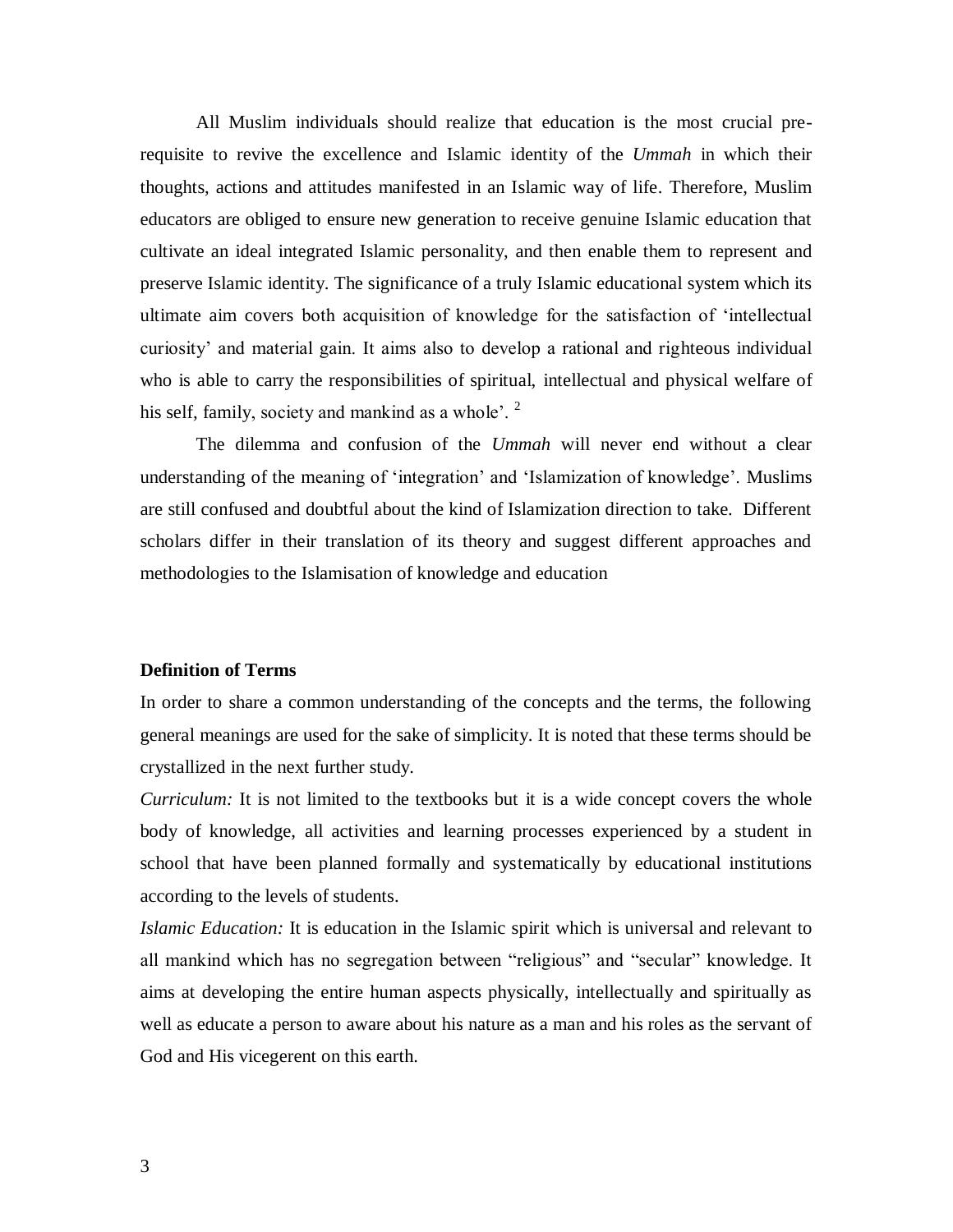*Integrated Islamic Curriculum:* Basically, Islamic education must be holistic that cover religious sciences derived from divine revelation and acquired sciences which gained through human intellectual faculties. Both types of knowledge should be integrated with the principle of Divine Unity or *tawhidic* paradigm.

#### **The Bifurcation or Dualism in Educational System: Its Causes and Effects.**

A serious question arises on how to resolve the issue of dualism or bifurcation in Muslim education system nowadays. This issue is seriously debated among Muslim scholars who have continuously attempted to revive the excellence of the *Ummah.* These committed scholars have gathered in the First World Conference on Muslim Education in 1977. They diagnosed that the malaise of Muslim *Ummah* is through the process of secularizing Muslim children intellectually, mentally and emotionally due to the impact of colonialism in most Muslim countries. Many scholars unfolds the chaotic situation occurring in the Muslim *Ummah* at present, that is, the emergence of two contradictory types of people; people who are too busy with worldly activities, while the other people who are concern with hereafter matters which create dichotomy in the society.

Ismail Raji Al-Faruqi asserts that the core of the malaise of the *Ummah* is undoubtedly, its intellectual and methodological decline. The educational system is the breeding ground of the disease. He argues that the present state of education in the Muslim world is at its worst because of its bifurcating curriculum that comprises opposing components, one "Islamic" and one "modern". Lack of clear and specific vision leads to the insoluble problem of low standards in the Muslim World institutions.<sup>3</sup>

In the case of Malaysia for instance, Rosnani Hashim identifies the problem of bifurcation or dualism in this country as caused by the existence of dualistic education namely modern secular education and traditional religious education that began during the British Colonialism. This phenomenon posed a serious dilemma for Muslims in Malaysia.. **<sup>4</sup>** Najum Mushtaq describes this dualistic phenomenon also occurs in Pakistan i.e. "a vast gap" between the traditional and modern of formal systems of education which can be obviously seen in their graduates having different attitudes and point of views. He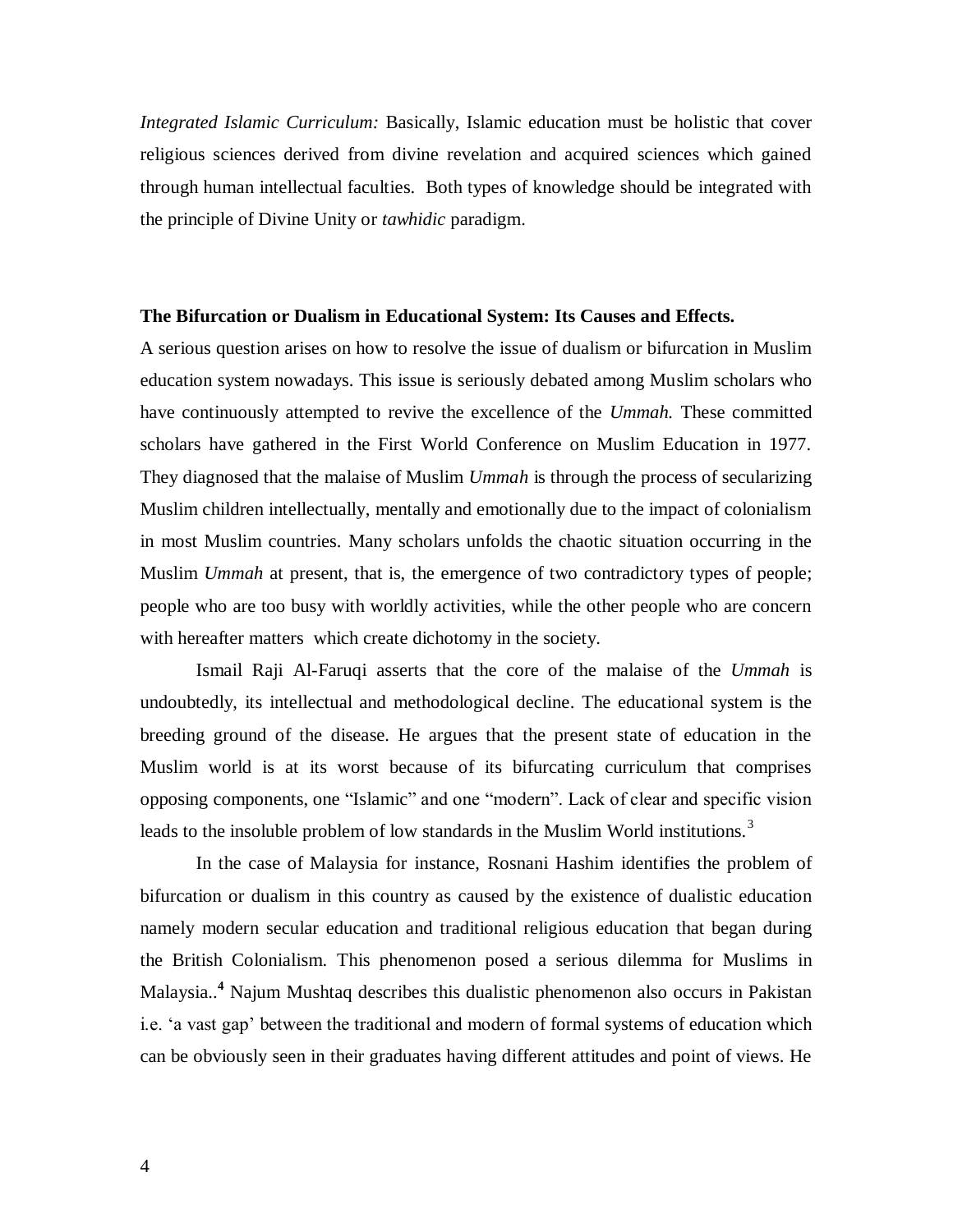asserts that "this phenomenon has led to a painful social strife and a fractious civil society'.<sup>5</sup>

In another study, Shahed Ali perceives that a crucial problem faced by Muslims, particularly in education, which arises from its contact with Western philosophy and attitude during imperialism and colonialism. Although Muslim countries have now gained independence they seem to have no choice except to imitate Western styles and also to adopt Western philosophies in order to gain rapid prosperity and material achievement. These Western materialistic and Nihilistic-totalitarian philosophies totally destroy Muslims identities. Fortunately, there are some present Muslims who think about their future as a distinct community and people, having deep roots in their own philosophy.<sup>6</sup> Freda Shamma also exposes that the western or secular education and its underlying values, which have been integrated into Muslims life, have destroyed the 'Islamic social system'.<sup>7</sup> This phenomena also studied by another Muslim writer, Tueybaha Sala-ud-Din who believe that the western education is transplanting its values through the art of "integration". In this process of integration, gradually the Muslim children will neglect Islamic values and identity in order to be integrated into the western system and therefore, make a compromise with Islamic doctrine and ideology. Undoubtedly, the ultimate aim of western or secular education is to produce secular individuals who will assimilate secular values; and in the future would able to develop secular society.<sup>8</sup>.

Shahed Ali seriously elucidates how the Western educational system affects Muslims life to become carbon copies of the West and consequently, makes them lose their own identities. This system is actually also facing failure in the West when it only produces an individual who suffer from a sense of loneliness, isolation and a lack of direction. His notion that the Western education system "creates a capital "I" in the psychology of man to the exclusion of the world" is fair in the sense that it does not nourish the human souls with noble virtues and values and encourages self interest and individualism. <sup>9</sup> He explains further about compartmentalization of knowledge in Western education and its effect in the development of individuals who have been totally cut off from the spiritual roots. His claim that this education does not produce confidence, determination and discipline in a student is rather doubtful because, in fact, this system is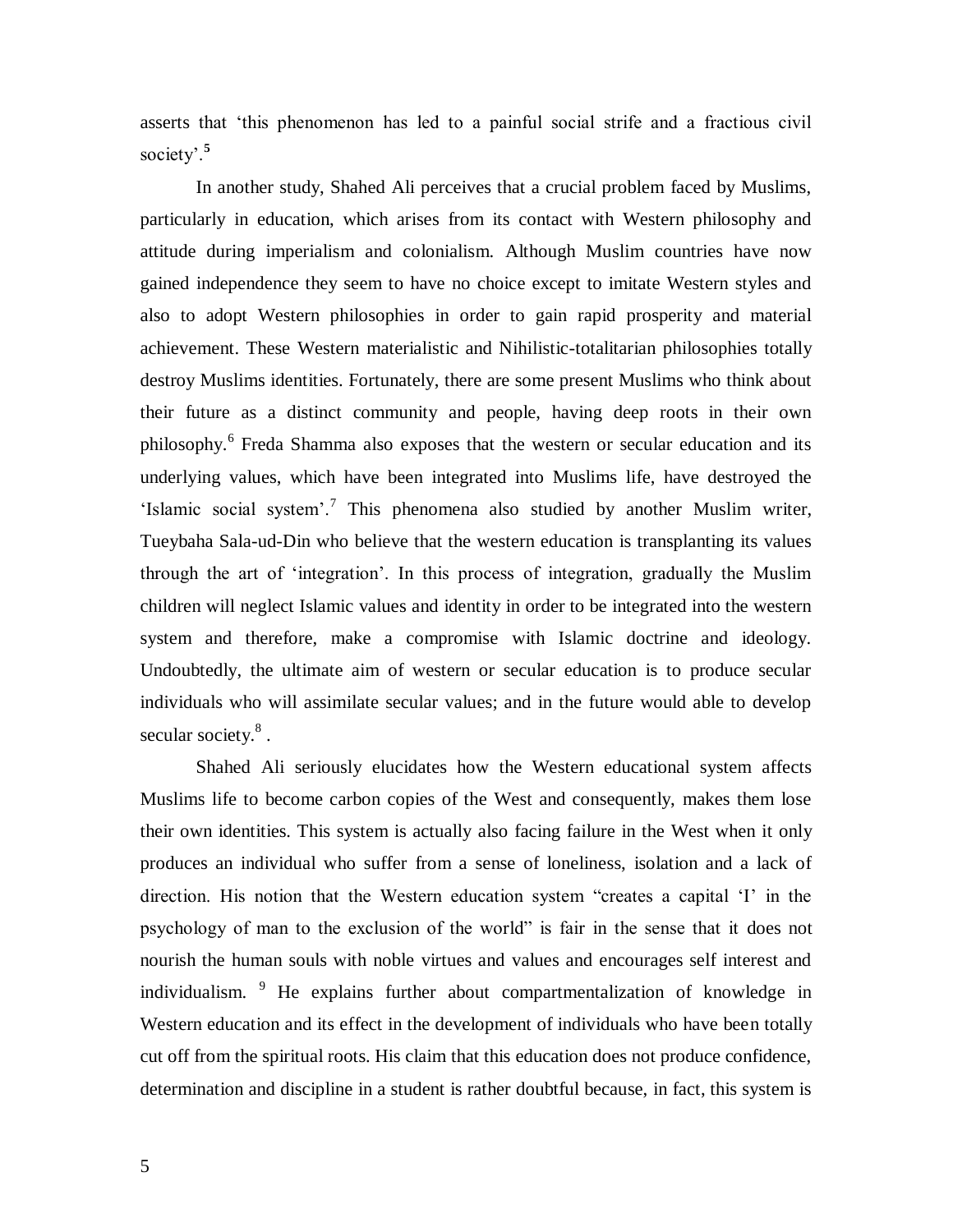able to encourage very strong self-confidence and self-determination without any limitations in the students albeit their individual interest. <sup>10</sup>

Subsequently, according to Tueybaha Sala-ud-Din the western orientation in educational system has led to "miseducation" and there is an urgent need to Islamize that system. It is claimed that the educational system without Islamic values and doctrine becomes 'a force for disintegration and a recipe for disaster<sup> $11$ </sup> Al-Faruqi states, "There can be no hope of a genuine revival of the *ummah* unless the educational system is revamped and its faults corrected". He proposes that the present dualism in Muslim education should be totally rejected.  $12$  Another prominent Muslim scholar, Fazlur Rahman comments on the negative Muslims, attitude to knowledge and negligence of *al-Qur'an* in the later medieval centuries that 'perceives both higher knowledge and faith are mutually dysfunctional". As a result, knowledge becomes "purely secular" and disintegrates into two different types namely 'religious' and 'secular' sciences. Therefore, he suggests the reformation of traditional education and its integration with the modern knowledge**. 13** Therefore, these claims and proposals should be revised.

#### **Identification of the need of Integrated Islamic Curriculum as an** *Ummatic* **Solution**

It can be noted that the process of "integration" in the educational system provides a fertile ground because the period of schooling is very long. Normally, children would spend 2 years for pre-schooling, 6 years for primary and another 5 to 7 years for secondary education, in addition 3 to 4 years at the tertiary level. Starting from earliest age of 3 to 4 years at the nursery, the Muslim children are already exposed to numerous elements of schooling and its surroundings, and continuously absorb the underlying values in various approaches of integration. Thus, the effect of values in education within the social system is inevitable. The environment should also be taken into consideration in order to achieve the success of the educational process of integrating values. In this case, Muslims are obliged to focus on the nature of knowledge and its values that should be transplanted or integrated in their children"s minds, souls and attitudes. Here, the significance of the concept of "integration" is obvious in the educational system and its curriculum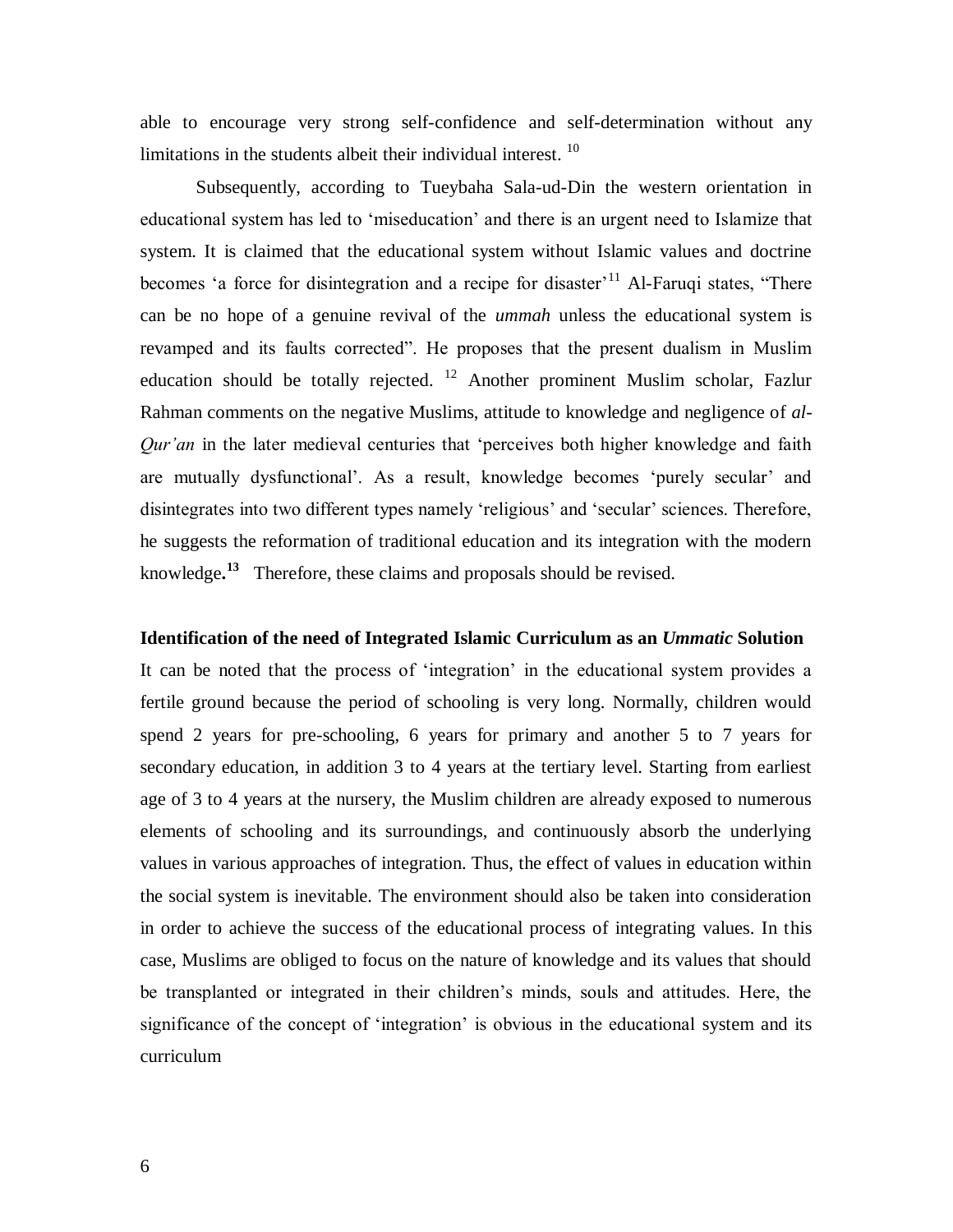It is a matter of fact that many insightful Muslim scholars and academicians have identified the need of integration of both religious and acquired sciences in curriculum as the best resolution in educational problems. Rosnani Hashim analyzes the similarities and differences between both educational systems in the case of Malaysia in terms of aims, contents and methodology. She concluded that as a result from reconciliation between the national, secular system and the Islamic, religious school system after Independence, there is compatibility between them that give hope for the possibility of a synthesis.<sup>14</sup>

Ghazali Basri, also supports the idea of integration and he claims that an integrated knowledge is essential in developing every aspect of human potentials and producing a well-balanced being. For him, the development of mental, physical, emotional, ethical and aesthetical aspects cannot be enhanced without the process of integration in the educational system. He strongly believes that Islam perceives all types of knowledge are complementary meaning that "empirical, sensory and intellectual knowledge" have never been divorced from Divine knowledge. Therefore, disintegration of knowledge from its "unitary form" will lead to "compartmentalization of knowledge" that is contradictory to Islamic tradition.<sup>15</sup>

Narongraksakhet (1995) from Southern Thailand also has identified the need for an integrated curriculum in Islamic educational system. He perceives from the Islamic *Weltanschauung*, both kinds of knowledge religious and modern should be integrated because the true Islamic education is not a mere theological teaching or the teaching of *Quran, Hadith* and *Fiqh* but also covers all branches of knowledge that taught from the Islamic perspectives. He also reminds Muslims to be aware of "superficial integration" that can cause harm to the Muslim *Ummah*. <sup>16</sup> The Chairman of *Syifa Budi* Foundation Jakarta, Indonesia, H. Maulwi Saelan also highlights the urgent need of effective implementation of integrated curriculum, by eliminating the barriers amongst different courses and conveying the whole courses with the hope to produce "integrated individuals". The concept of integrated Islamic curriculum is highlighted in order to stimulate the scholar, critical and innovative thinking of students with integration of Islamic values.<sup>17</sup>

Our brief review indicates that most Muslim educators, academicians and scholars have reached a conclusion that there is a need to provide a truly Islamic system of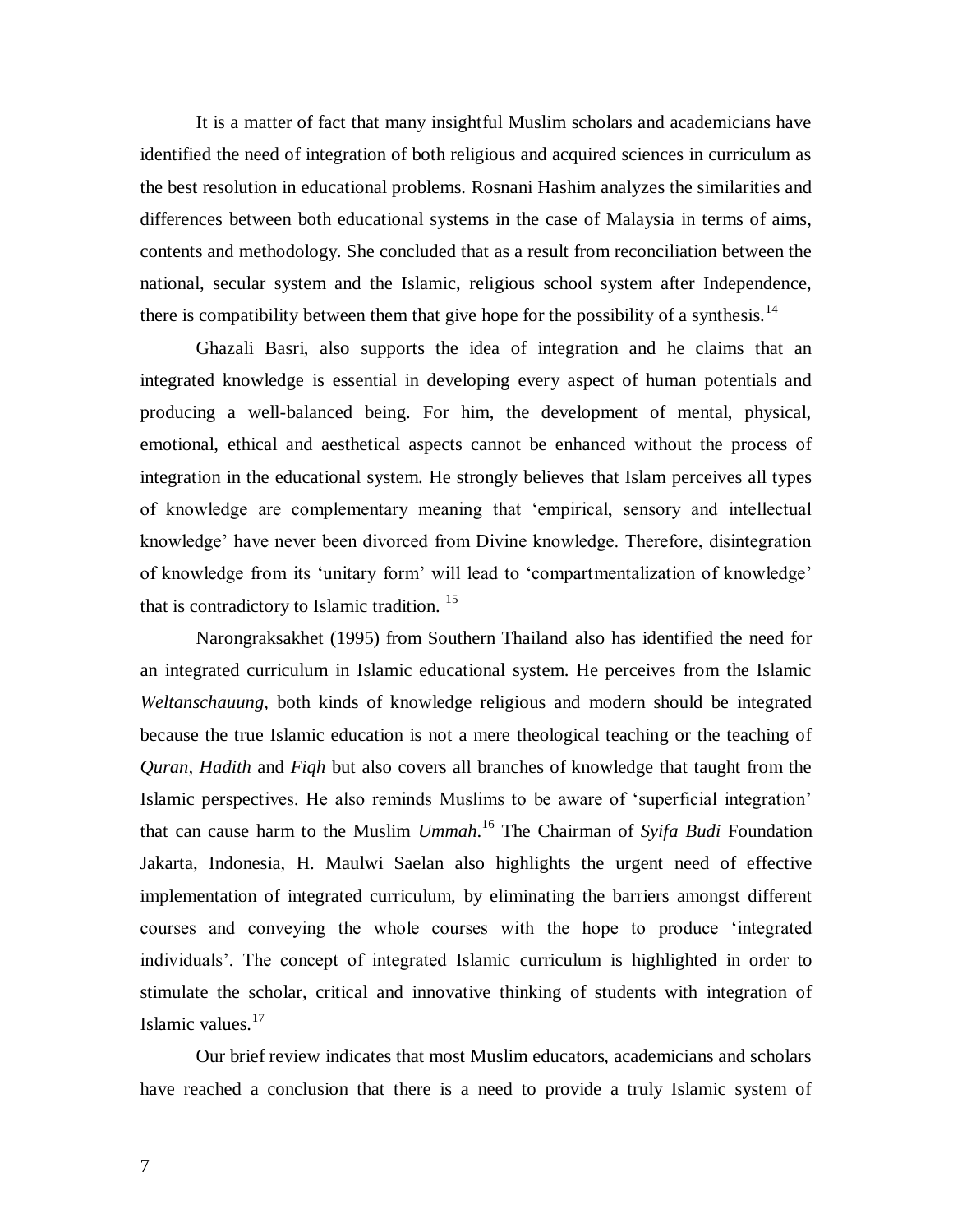education that can benefit all Muslims. This system should be able to create *Ummatic* consciousness towards social Islamic solidarity by instilling the sense of brotherhood instead of selfishness amongst Muslims regardless races, countries, nations and origins. This solidarity is essential for the *Ummah* as a means to achieve happiness, prosperity and peace. It is mentioned explicitly in the *Quran* and the *Hadith*. Allah says "The believers are but brothers."<sup>18</sup> (49:10) and "The Believers, men and women, are protectors, one of another."<sup>19</sup> (9:71). Prophet Muhammad gave analogy: "A believer to another believer is like a building whose different parts enforce each other. $120$ 

### **The Development of Contemporary Islamic Schools**

.

Previously, traditional religious schools were less popular and were neglected due to their bad performance largely attributed to the lack of qualifications and skills among their teachers. Moreover, the instructional activities were not keeping up with the contemporary era and technology. It is sad to say that many of their graduates faced difficulties because they could not find employment. On the other hand, the national secular schools became more popular and therefore, were preferred by Muslims parents. Freda Shamma has suggested that a good solution to this phenomenon is a "marriage between the traditional and modern Westernized school.<sup>2</sup> <sup>21</sup> She claims that this solution acts as a precursor to the modern Islamic schools'. This new type of Islamic educational institution attempts to integrate harmoniously both kinds of education i.e. Islamic and modern.<sup>22</sup> Consequently, Islamic private schools that provide an alternative that is a combination of both modern secular and Islamic religious curricula were established. In these modern private Islamic schools, the individuals involved were able to make decisions and policies in curriculum planning in accordance with their common needs and problems. Their aspiration is producing a well-balanced individual.

According to Yusuf Islam a chairman of International Board of Educational Research and Resources (IBERR), the emergence of contemporary Islamic school movement was inspired by the First World Conference on Muslim Education and spearheaded by Professor Syed Muhammad Naquib Al-Attas and the late Professor Syed Ali Ashraf. The significant development and prolific achievements of contemporary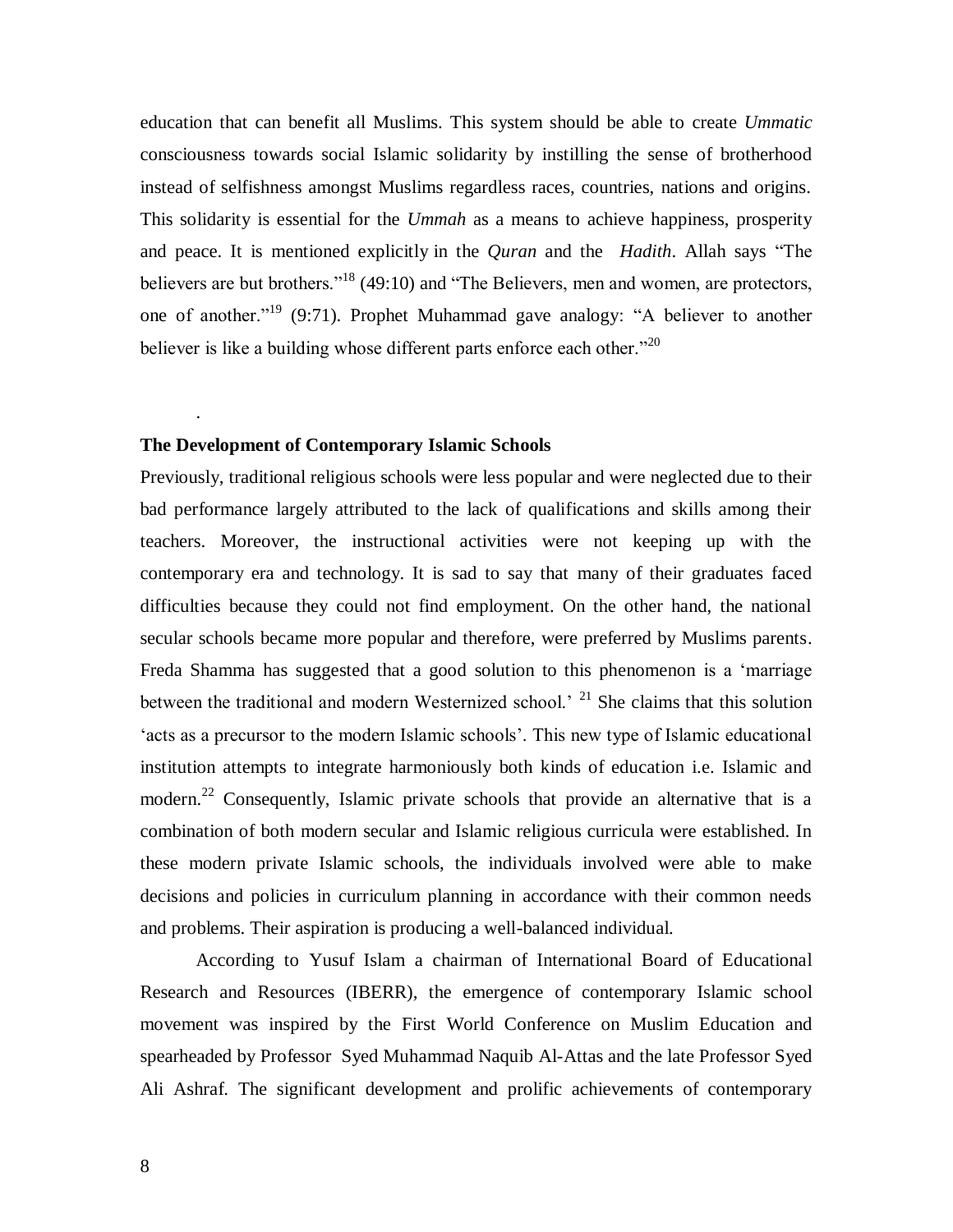Islamic schools has met the aims of the Conference.<sup>23</sup> Obviously, there has been a significant growth of various kinds of Islamic educational institutions, which attempt to realize the different ideas and understanding of the concept of Islamic education. These Islamic schools are usually supported by non-governmental organizations or community and community based; as they cater for the needs of the community they serve. Some schools are even founded by a group of parents who share the common interests of fostering Islamic values among their children.

The number of Islamic schools in different parts of the world is increasing from year to year. there are over 400 schools in USA, over 80 in UK, 50 in South Africa and several in Holland, Australia and other Western countries.<sup>24</sup> A survey conducted by the Islamic Society of North America (ISNA) and the International Institute of Islamic Thought (IIIT) in 1987 reported of only about 50 private Islamic schools in United States of America. However, in 2004, the number of schools has increased to approximately  $220.<sup>25</sup>$ 

It is a fact that Islamic schools either public or private are obliged to implement curriculum that is integrated and strive to realize the aim of Islamic education. This endeavour has been assisted by some organizations or foundations that attempted to produce instructional materials for these schools. Therefore, Muslims should recognize the presence of certain non-profit making organizations that comprise of some committed individuals who always put serious effort to gear those Islamic schools into realizing their mission. For example, IQRA" International Educational Foundation has planned to develop the integrated curriculum that would harmonize the divine knowledge and the worldly knowledge. It has proceeded with the production of instructional materials including textbooks and study guides.<sup>26</sup> Another movement has launched an educational work called *Tarbiyah* Project that promotes the inspiration and transformation of students through the process of teaching and learning in order to transform the world in the future. It has integrated the national curriculum with Islamic principles and output of a "brainbased research". Hence, it avoids pure rote learning and makes learning more meaningful using students' ability to think and comprehend. $^{27}$ 

In a separate study, Shamma has recognized two distinctive approaches in the present Islamic curriculum. The first approach is traditional and limited; developed by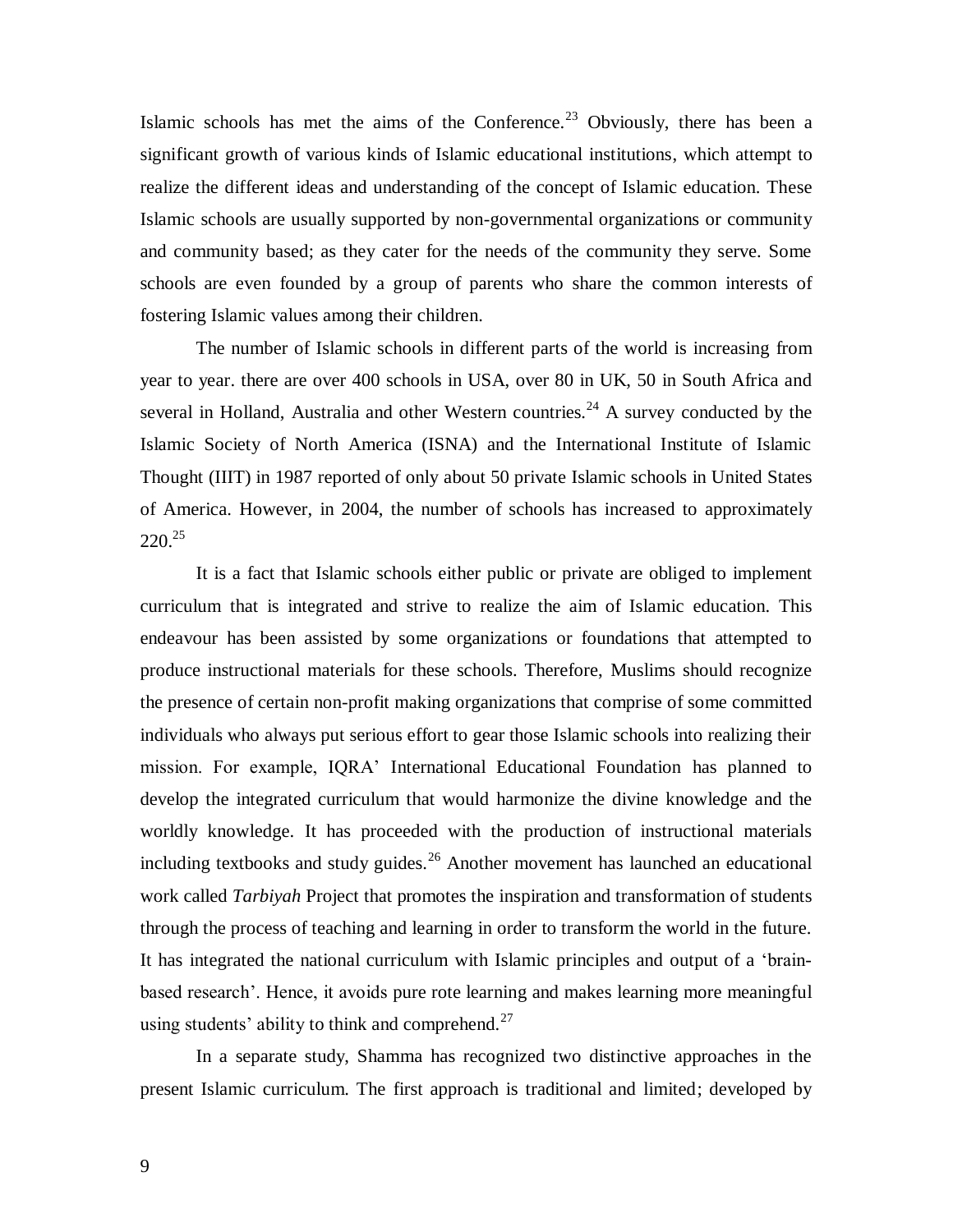$IORA<sup>28</sup>$  and IBERR<sup>29</sup>. This approach accommodates all Islamic knowledge into one "Islamic Studies class" meanwhile the rest of the curriculum "remains secular". The second approach is called as "the entire curriculum approach", which is "still in the developing phase'. This approach involves integrating Islamic knowledge into every subject of the curriculum and hence the inevitable need to rewrite the curriculum. The well-known projects of this approach are; the *Tarbiyah* Project developed by Br. Dawud Tauhidi $30$  and FADEL's  $31$  Integrated Islamic Curriculum. Its proponents argue, "Islamic studies should be an integral part of every subject, not related to just one Islamic studies class." For the time being, the former approach is considered more practical than the latter in the sense that it emphasizes on the necessity of how much information the students will grasp in terms of the way in presenting educational material to the students. $32$ 

# **The Ambiguous Conceptions of Integrated Islamic Curriculum in Contemporary Islamic Schools**

The proposal of implementing integrated curriculum has been extensively discussed among rigorous and vigorous Muslim educators as well as curriculum developers. They have viewed that the implementation of integrated curriculum is significant and it is not a mere luxurious benchmark of Muslim identity. Consequently, Islamic schools have been established with the mission of integrating a genuine Islamic philosophy of Islamic education and its accompanying elements into educational curricula in order to produce an ideal and integrated Islamic personality as well as a well-balanced generation through an integrated approach based on devotion to God, the Almighty. Susan Douglass et. al. have been identified the goals of the integrated curriculum as the enhancement and appreciation of students" learning. Integration of curriculum enhances quality time management, in the case of its effective and systematic practice would prevent "backtracking and substitutes depth of learning for shallower repetition". This integration enlightens and encourages learning and its practical exercises in life. They further posit that "if learning and teaching are ways of glorifying God, then integrated learning reflects the unity of all creation, and the marvelous connections and pattern in Allah's creation.<sup>33</sup>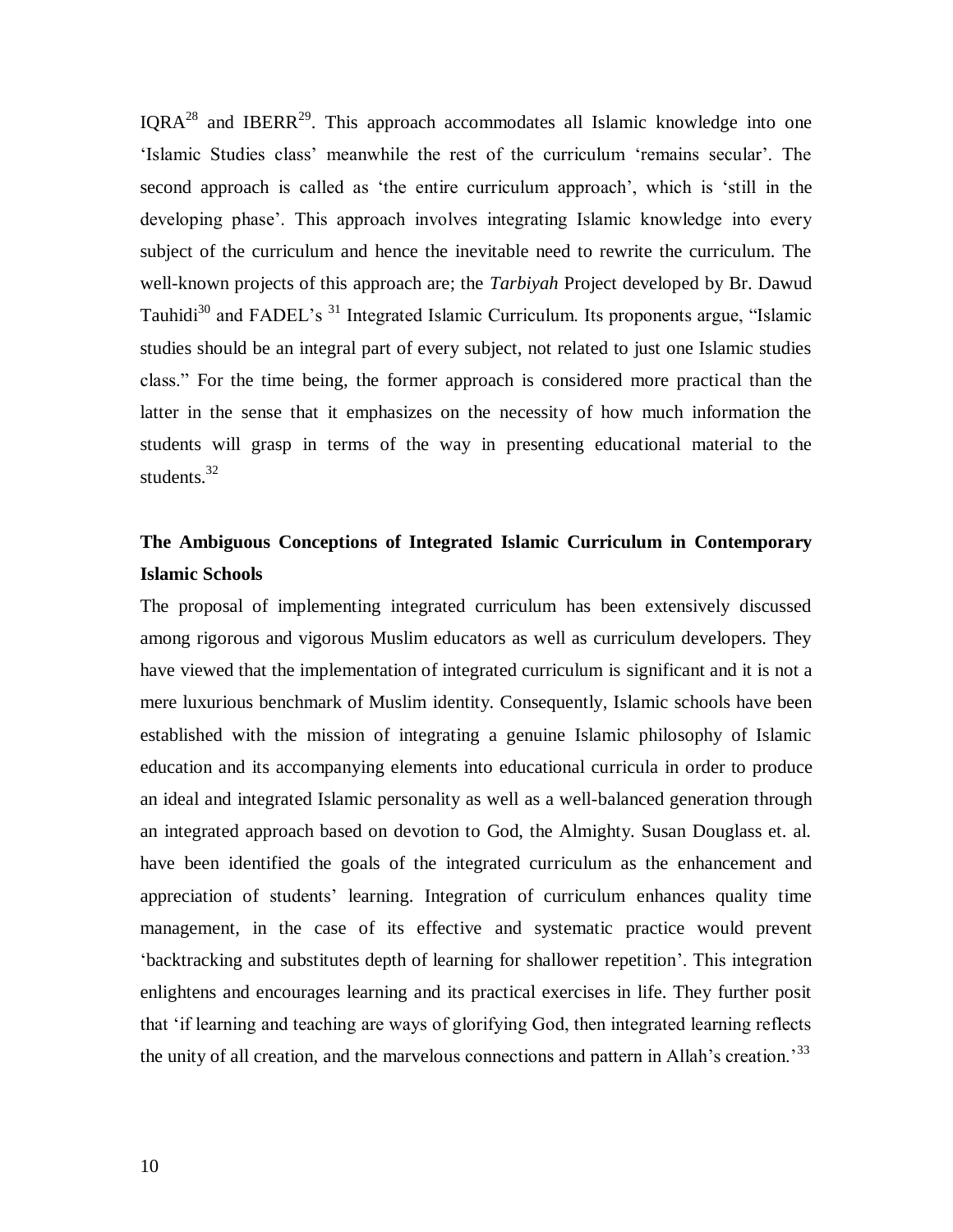However, there is an absence of a clear-cut concept of "integrated Islamic curriculum" from an Islamic perspective. The diversity and ambiguity of this concept can be obviously seen in several perspectives or statements issued by some Islamic private schools such in Malaysia. For the first example is the International Islamic School in Gombak, claims that it emphasizes on "the formulation of a curriculum that caters for the development of a balanced and holistic Islamic personality." Its curriculum attempts to manifest the "blueprint of an integrated curriculum where Islamic teachings and values are imbedded across all subject areas.<sup>34</sup> The second example ADNI Islamic School asserts that of its potential to be a "shining example" with the combination of three elements, i.e. "traditional Islamic belief and practice, "modern scientific understanding of Islamic theology' and 'a powerful technology of positive social change'. These elements are being 'fully integrated into the lifestyle of students' in an educational setting with the goals of improvement of character, behaviour, academic performance and spirituality.<sup>35</sup>

The third example is Integrated Islamic School (IIS) in Kota Damansara which also promotes quality and integrated Islamic education programme from the preschool to tertiary level through the integration of two types of curricula; i.e. National curriculum (Kurikulum Bersepadu Sekolah Rendah) and *Diniyyah* or religious curriculum (JAIS Syllabus and IIS educational programme.<sup>36</sup> Another example, SRI and SMI al-Amin schools underline their mission to cultivate *Soleh Wa Musleh* (good and reform) students via integrated educational system. Recently, A new model and its components have been introduced into its system; "integration" of KBSM or KBSR and al-Amin religious syllabus i.e. "*Tasawwur Islam and Ilmu Alat'*. 37

In sum, these diverse perceptions indicate the complexity and ambiguity of the concept of integrated curriculum, which reflects different translations among Muslim intellectuals and academicians who interpreted it in accordance to their own needs and aspirations.

# **Implications of the Concept of Integrated Curriculum for Contemporary Islamic Schools**

It could not be denied that some contemporary Islamic schools are no different from the other public schools in the sense that their curriculum remains the same due to in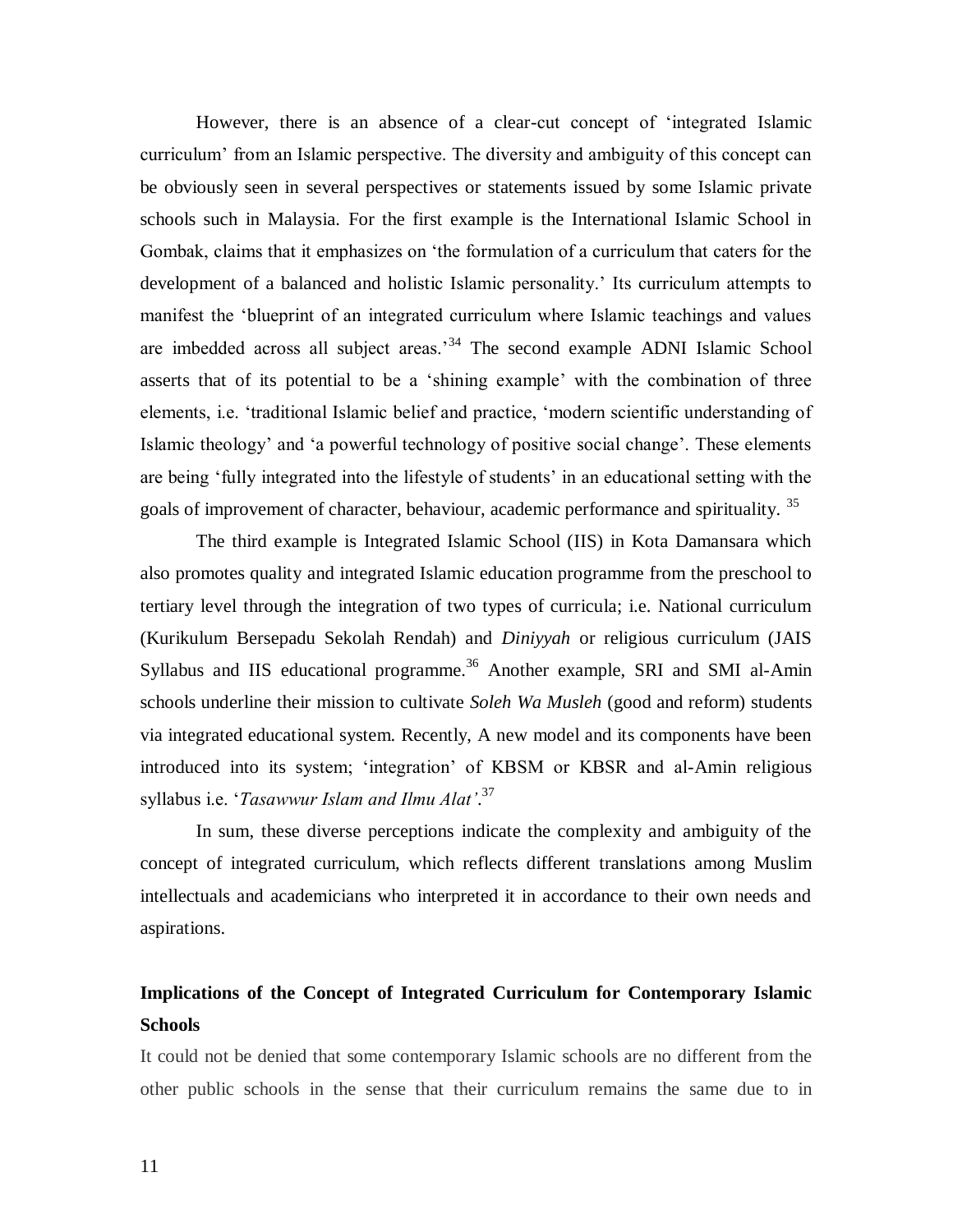practice; it is merely combination between both national and religious systems not truly integrated. For this reason, several implications of the Concept of Integrated Curriculum for Contemporary Islamic Schools are proposed.

### *1. Reflection of the theory of Islamization of knowledge*

We should revise and reflect on the theory of Islamization of knowledge with the consideration of the ideas and thoughts of respective prominent scholars such as Syed Naquib Al-Attas<sup>38</sup>, Ismail Raji Al-Faruqi and Fazlur Rahman. They have different understanding and approaches on how to "Islamize" contemporary knowledge or secular disciplines. The study of their views is in order to identify the common essence and synthesis, so that a mutual understanding of Islamization of knowledge could be reached out. For instance, Ismail Raji Al-Faruqi perceives Islamization of knowledge as the integration of new knowledge into "the corpus of the Islamic legacy by eliminating, amending, reinterpreting and adapting its components to the worldview of Islam and its value dictate The exact relevance of Islam to the philosophy-the method and objectives of the discipline should be determined.<sup>39</sup>

In other word, the Islamization of knowledge mainly involves integrating all subject disciplines into the Islamic *Weltanschauung.* Thus, the main focus of every educational activity is absolutely the essence of Islamic values and beliefs which are derived from the *Quran* and *Sunnah*. All the Conferences on Islamic Education have emphasized this only criterion to assess the extent of Islamization of the goals, objectives, curricular and instructional material of an educational system. Thus, we need to reflect on this theory of Islamization of knowledge.

### *2. Crystallization of the Concept of 'Integrated Islamic Curriculum'*

It is a matter of fact that most Muslim scholars and academicians have suggested a synthesis of the dualistic system in Muslim education through the process of integration between both acquired and revealed knowledge with the fact that the concept of knowledge in Islam is unitary. But Rosnani reminds that "before any real integration can occur, its philosophical grounding must be examined so that it can be anchored on a firm foundation".<sup>40</sup> The absence of a clear-cut definition of the concept of **'**integrated Islamic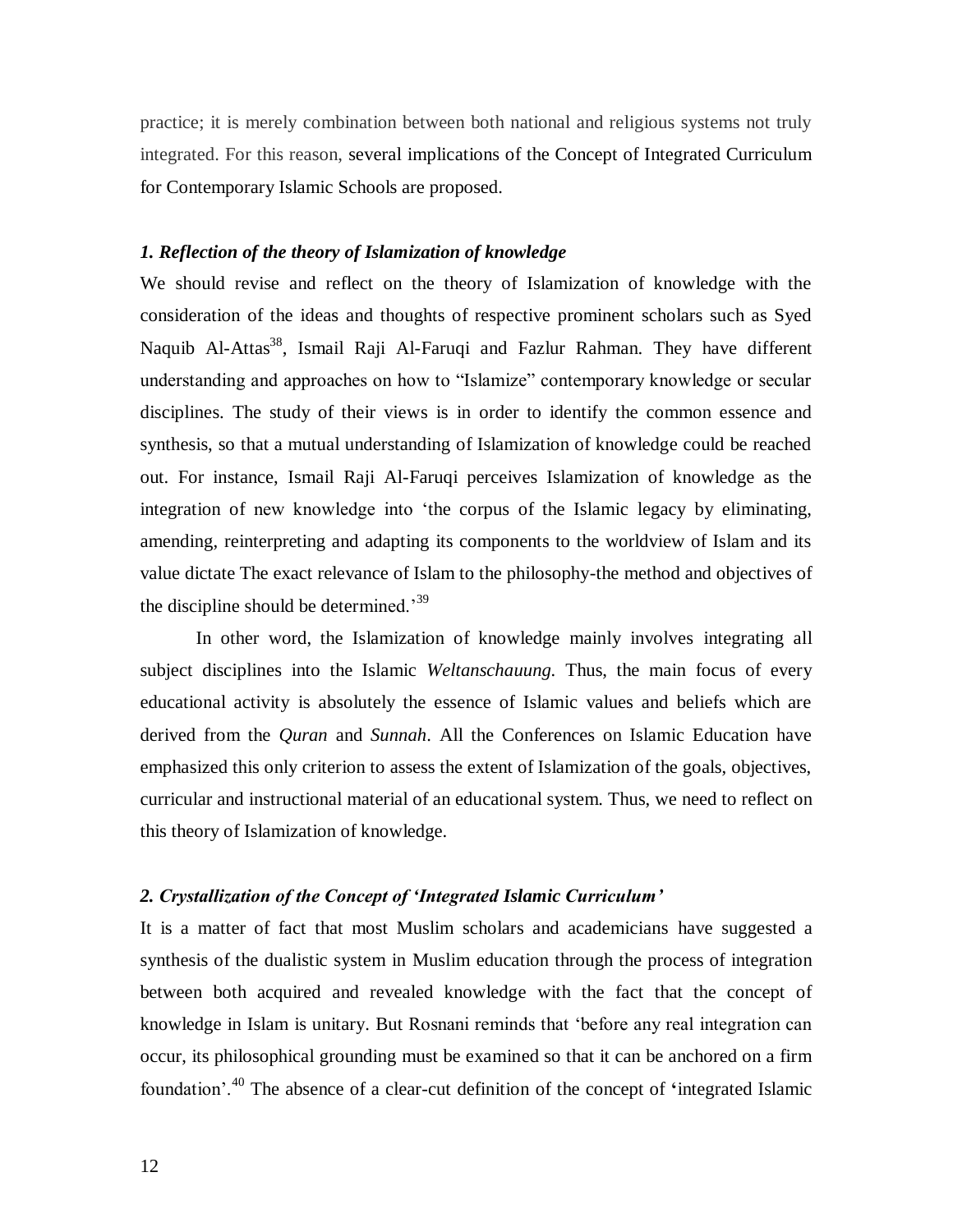curriculum" leads teachers, students and society as a whole to grapple with ambiguous perceptions about it.

Therefore, the scholars, academicians and researchers must pay attention to this confusion and put effort to crystallize this concept of integrated Islamic curriculum and any other related concepts including the term "Islamic" itself. These concepts must be revisited not only from Islamic theoretical perspective but also based on historical ground. This might help the Muslim academicians and educators to get better understanding in dealing with educational matters and problems. The parents also will aware of sending their children to Islamic schools as necessity for Muslims not luxury or any other motives. It is hoped that implementation of integrated curriculum becomes meaningful and effective.

# *3. Consideration of Beliefs and Values as the Main Contributing Elements in Implementing Integrated Curriculum*

As what has been suggested by many scholars to revisit the concept of Integrated Islamic Curriculum but its contributing elements in achieving the aims of Islamic education could not be ignored. The term 'Islamic' in nature refers to submission to God, related to one's belief and faith that must be taken into consideration in Islamic education. The ultimate aim of this Islamic education is closely related character building i.e. producing integrated Islamic personality that requires Islamic values as its foundation. Hence, these two elements i.e. beliefs and values should be considered as key elements in the implementation of integrated Islamic curriculum.

The children are exposed to their surrounding and its influences from their parents, teachers, peers, and audio-visual media. Therefore, it is essential to instill their souls with genuine Islamic beliefs and values in a truly conducive environment, so that they may realize their roles as the servants of God and His vicegerents and also know how to being a Muslim.

### *4. Revision of Acquired Knowledge with Elaboration of Quranic Metaphysics*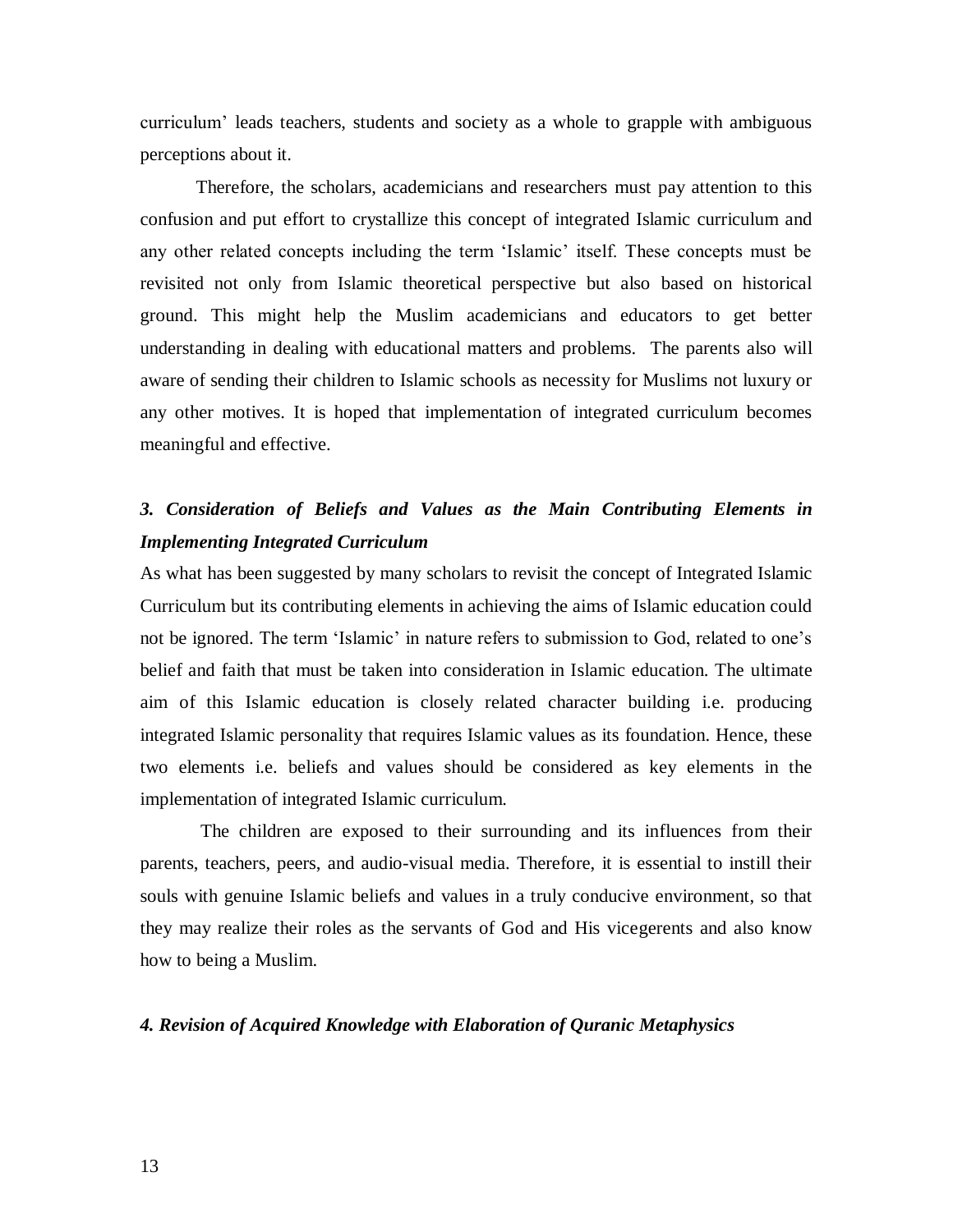Fazlur Rahman believes that modern knowledge has no fault but it is not applied in the right way. He suggests that "it is the upholders of Islamic learning who have to bear the primary responsibility of Islamizing secular knowledge by their creative intellectual efforts'. For him, the target of Islamizing several fields of learning cannot be really fulfilled unless Muslims effectively perform the intellectual task of elaborating Islamic metaphysics based on the Our'an. $41$  It is a fact that secular western education which deals with fully acquired and human made knowledge always promotes alien ideas such as multiculturalism and tolerance that influence the learners to perceive religion as an individual"s private not for their public life. For this fact, the practice of this kind of knowledge should be revised meticulously from Islamic point of view.

#### *5. Modification of the Methodologies of Religious teachings.*

It is sad to mention that the methods employed by most Islamic or public schools to impart the Islamic knowledge are either traditional or westernized styles leads to stagnation of Islamic teaching and learning as well as alienating the learners" minds from true Islamic understanding. It should be realized that Integrated curriculum for Islamic education must also promote multiple intelligences as well as creative and critical thinking. Thus, religious teaching must be presented in a more pleasant way through integrated approaches and methodologies.

It is necessary also for religious learners to relate the contemporary issues and reality with religious understanding and appropriate religious ruling. The notion that "Islamic Education is a Cause of Terrorism" should be eradicated. The misconception about Islamic schools which merely for the memorization of *Qur'an* and teaching religious subjects such as Hadith, Fiqh, Tawhid etc should be corrected. Hence, the stereotype style of teaching for religious studies should be modified creatively.

# *6. Creating an appropriate, practical model applicable to all and relevant to contemporary world*

It cannot be denied that the process of implementing integrated Islamic curriculum is not easy because several attempts to harmonize both secular and Islamic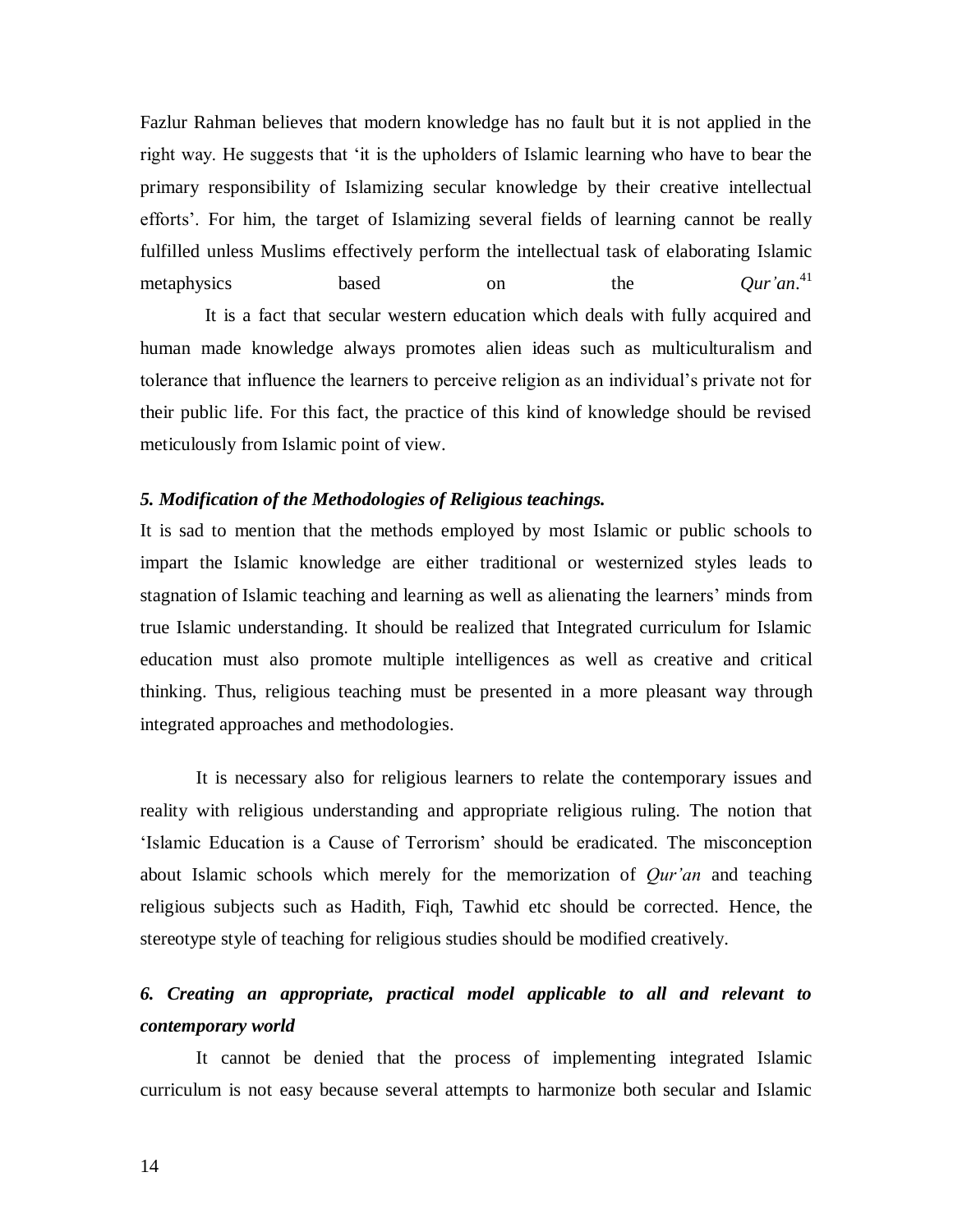knowledge have not fully succeeded and are facing a lot of challenges and difficulties. For instance, IBERR admits this challenge through a statement that "practical experience over the past decade has demonstrated that putting the concepts of Islamic education into practice is not easy'.<sup>42</sup> However, it is important to note that the implementation of an integrated curriculum should be able to produce the balanced growth as well as integrated Islamic personality. Therefore, an ideal model of integrated Islamic curriculum should be thoroughly designed in order to fulfill the ultimate aim of Islamic education

#### **Conclusion**

The *Ummah* needs greater contribution and cooperation among Muslim scholars and all individuals to regain its excellence, solidarity and liberation from secularization and dependence on the west. The full support must be given to any efforts taken by any Islamic organizations such as  $ISESCO<sup>43</sup>$  to strengthen and promote the cooperation among Member States (OIC) in the fields of education, science, culture and communication and ensure the curricula at all educational levels are based on Islamic culture.

Thus, all parties must concern on how to develop an Integrated Islamic Curriculum as a means to produce an Integrated Islamic personality in accordance with Allah"s will. It is hoped that this study could inspirit curriculum developers, schools founders and administrators in striving for the academic excellence of Muslim education by providing a clearer picture of the concept of "integrated Islamic curriculum" and its application. Then, the teachers and educators will upgrade their commitment and understanding of their Islamic *Weltanschauung* with respect to achieve the ultimate aim and goals of Islamic education.

In a nutshell, a newly integrated Islamic curriculum and subject matter for contemporary Islamic schools need to be devised urgently to promote Islamic Identity solidarity for the *Ummah*. It is for the need of the young generations to be instilled with pure Islamic values and beliefs from the beginning in a very comprehensive, critical and creative manner by using newly revised integrated and dynamic approach to education.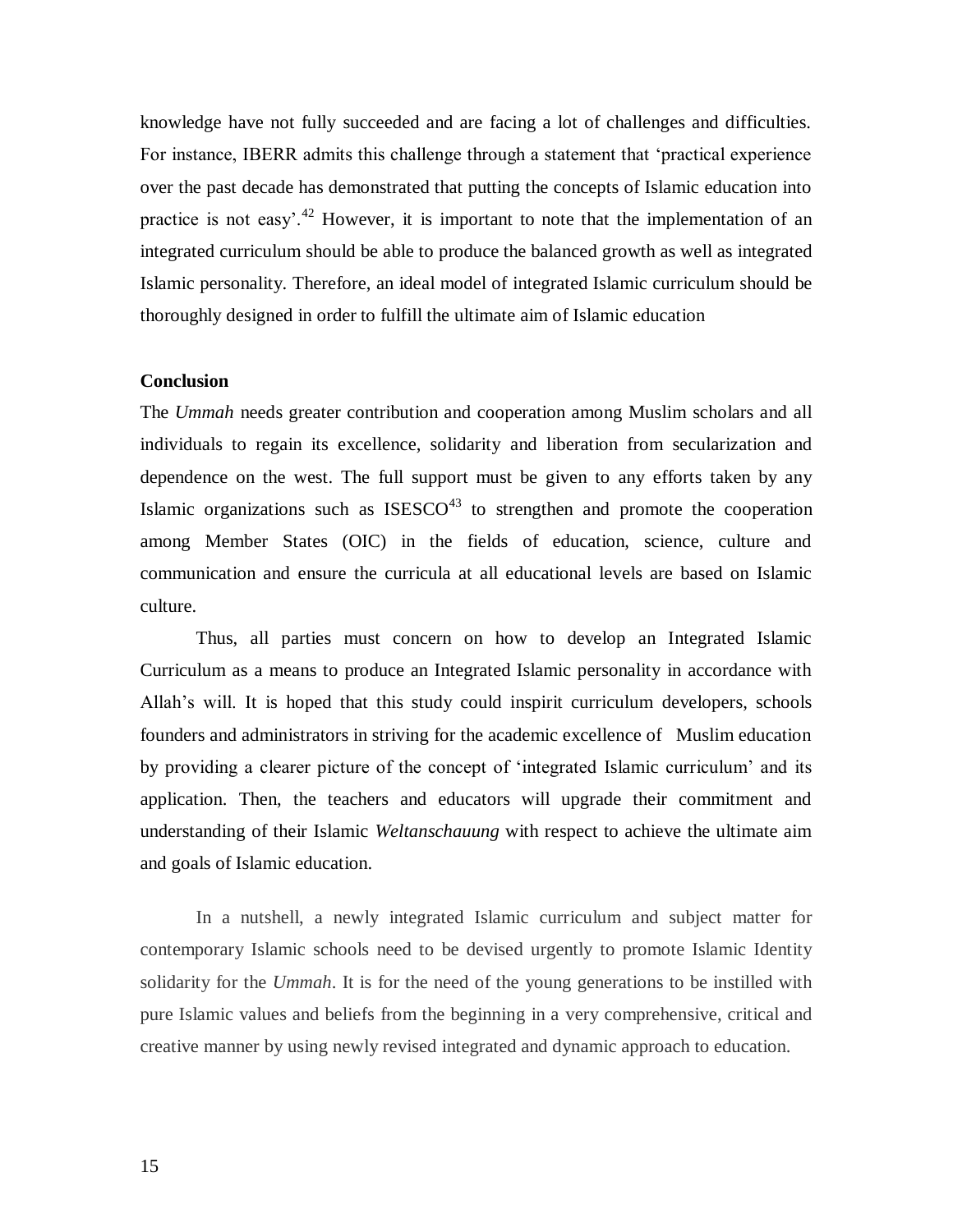$\overline{a}$ **<sup>1</sup>** Rosnani Hashim elaborates "the Muslim dilemma" in her book entitled; *Educational Dualism in Malaysia*, (Kuala Lumpur: Oxford University Press, 1996), 9-12.

 $2$  Ghazali Basri, "Locke's Epistemological Theory and Its Implication on Western Educational Thought: an Islamic Critique," *Jurnal Pendidikan Islam*, vol. 2: (1), (Kajang, Malaysia, ABIM, 1989). 66-67.

3 Ismail Raji Al-Faruqi*, Islamization of Knowledge: Problems, Principles and Prospective*, (Herndon USA: International Institute of Islamic Thought, 1982).

4 for further elaboration about history of dualism in educational system in Malaysia, see *Educational Dualism in Malaysia*, pp. 9-17.

<sup>5</sup> Najum Mushtaq, "Islamic Education and Pakistani Politics: A Case Study of the Jamiat Ulema-e-Islam," *Jurnal Pendidikan Islam,* vol.11:(1), (Kajang, Malaysia, ABIM, 2004).85.

 $^{6}$ <sup>c</sup>Conflict between religion and secularism in the modern world and the role of education in preserving, transmitting and promoting Islamic culture," 51-57.

**7** Linda D. Askak*, Administration of Islamic Private Schools: A Comparative Study between Malaysia and the Philippines*, M.ed. thesis, (Kuala Lumpur: IIUM, 1996),47-48.

<sup>8</sup>Tueybaha Sala-ud-Din, "What is Wrong with Christmas?" *Khilafah Magazine,* 28January 2003, (28 may 2005) [<http://www.khilafah.com/khilafah magazine/lographics/index.php>](http://www.khilafah.com/khilafah%20magazine/lographics/index.php%3e)

<sup>9</sup> Shahed Ali, "Conflict between religion and secularism in the modern world and the role of education in preserving, transmitting and promoting Islamic culture," *Muslim Education Quarterly*, Vol.2 (1),(United Kingdom, The Islamic Academy, 1984). 51-57.

 $10$  Ibid.

 $11$  [<http://www.iberr.org/confrep3.htm>\(](http://www.iberr.org/confrep3.htm%3e.)28 May 2005)

<sup>12</sup> *Islamization of Knowledge: Problems, Principles and Prospective*, p?

<sup>13</sup> Fazlur Rahman, *Islam and Modernity: Transformation of an Intellectual Tradition,*

<sup>14</sup> For a detailed explanation, see *Educational Dualism in Malaysia*, 185-195.

<sup>15</sup> "Locke's Epistemological Theory and Its Implication on Western Educational Thought: an Islamic Critique," 66-67.

<sup>16</sup> Ibrahem Narongraksakhet, *Towards an Integrated Curriculum in Islamic Private Schools in Southern Thailand: A Study on the Relationship between Traditional and Modern Subjects*, M.ed thesis, (IIUM, 1995),41.

<sup>17</sup> H. Maulwi Saelan, *welcoming speech,* 17 July 2000, (28 May 2005) [<http://www.alazhar\\_kemang.net/english/foundation/foundation.html>](http://www.alazhar_kemang.net/english/foundation/foundation.html%3e%20retrieved)

<sup>19</sup>.Ibid, at-Taubah 9:71

<sup>&</sup>lt;sup>18</sup> Refer to al-Qur'an sura al-Hujurat 49:10

 $20$  Hadith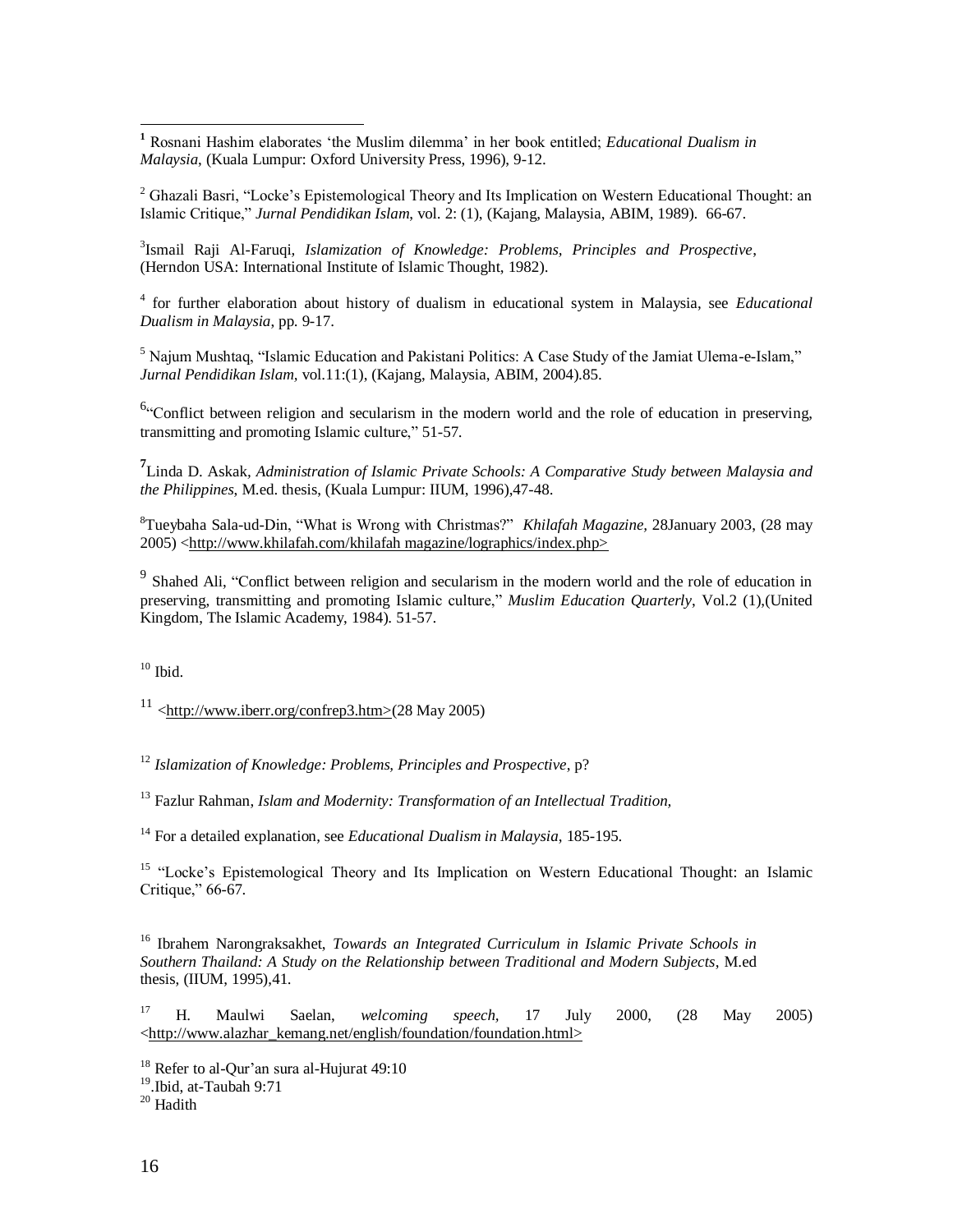<sup>21</sup>Freda Shamma, *Designing an Islamic Multi-Cultural Social Studies Course of study,* Ed.D. Dissertation, University of Cincinnati, 1980 quoted in Linda D. Askak*, Administration of Islamic Private Schools: A Comparative Study between Malaysia and the Philippines*, M.ed. thesis, (Kuala Lumpur: IIUM, 1996),47- 48.

 $22$  Ibid.

 $\overline{a}$ 

23 Yusuf Islam, "Teaching, Today and Tomorrow," a Meeting at Brunei, 2001, (28 May 2005). [<http://www.Iberr.org/Brunei/htm>](http://www.iberr.org/Brunei/htm).

 $24$  Ibid.

<sup>25</sup> Islamic schools League of America, "Start an Islamic School" (28 May 2005) [<http://www.4islamicschools.org/parent\\_start.htm>](http://www.4islamicschools.org/parent_start.htm).

<sup>26</sup> for further details about educational project developed by IORA', surf this website: http://www.igra.org.

<sup>27</sup>Freda Shamma, "The Status of Islamic Curriculum-an Overview," 9 June 2004, (28 May 2005), [<http://www.4islamicschools.org/admin\\_curr.htm>](http://www.4islamicschools.org/admin_curr.htm).

<sup>28</sup> 'IORA' International Educational Foundation is a Not-for-Profit organization which was established in 1983 in the State of Illinois. It involved some Muslim educators and professionals who possess both traditional religious and modern secular academic background representing an "international movement for the dynamic applications of modern methodology to the teaching of Islamic studies at all levels." Refer to "Welcome to IQRA.org"(28 May 2005)<http://www.iqra.org/about/intro\_panel/intro.html>.

 $^{29}$  The International Board of Educational Research and Resources (IBERR) was initiated by a group of dedicated Muslim educationist in 1993 and chaired by Yusuf Islam. It is a response to the call Islamization of Knowledge and its vital role is research and publication development in ensuring the effectiveness of contemporary Islamic schools. For further detail, visit its website, [<http://www.iberr.org./research.htm>](http://www.iberr.org./research.htm).

<sup>30</sup> In this project, the core content and methodology of curriculum is based on *tawhidic* principles. All subject matters are integrated with outstanding themes (Powerful Ideas) and ought to be taught via reliable instructional models in order to ensure the effectiveness of the students" learning and practical experiences in this era. Source: [<http://www.4islamicschools.org/admin\\_curr.htm>](http://www.4islamicschools.org/admin_curr.htm).

 $31$  Foundation for the Advancement and Development of Education and Learning (FADEL) project was initiated in 1995 under the sponsorship of the International Islamic University and gain assistance from more than 25 professors of various countries. They discovered a list of basic themes in *al-Qur'an* relating to essential aspects of Islam that must be captured by students.

 $32$  [<http://www.4islamicschools.org/admin\\_curr.htm>](http://www.4islamicschools.org/admin_curr.htm).

<sup>33</sup> Susan Douglass, Ann El-Moslimany, and Sommieh Uddin., "Modelling Methods for Integrated Curriculum-Three Teaching Units" paper presented at ISNA Education Forum 2005, Chicago, (28 may 2005)

 $34$  Refer to website of International Islamic School,  $(28$  May 2005), [<http://www/iis.edu.my/curriculum.html>](http://www/iis.edu.my/curriculum.html)

<sup>35</sup> ADNI Khalifah Proposal 2004